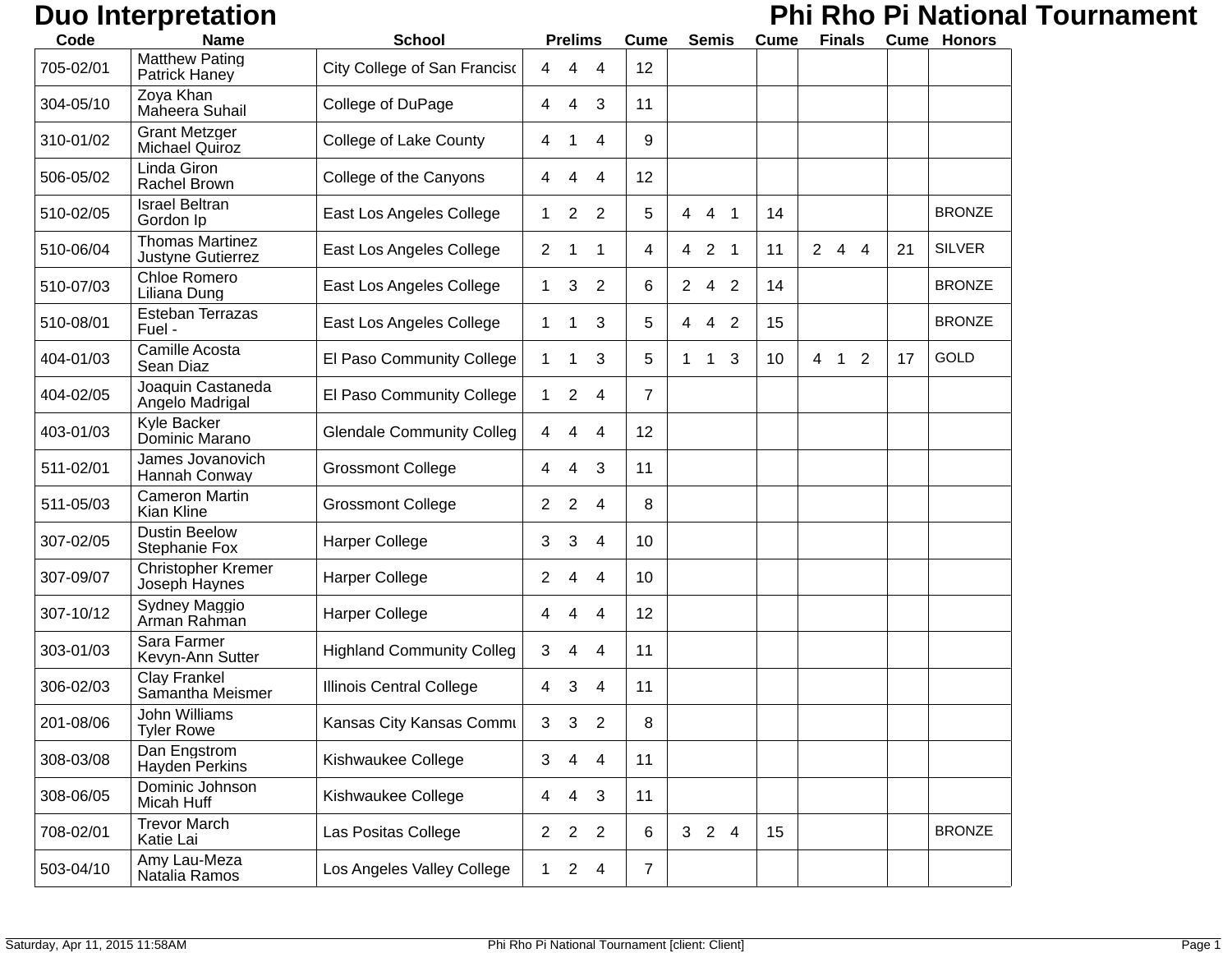## **Duo Interpretation Phi Rho Pi National Tournament**

| Code      | <b>Name</b>                                        | <b>School</b>                   | <b>Prelims</b> |                     | Cume           | <b>Semis</b>   |             | <b>Cume</b>         | <b>Finals</b>  |    |                |     | <b>Cume Honors</b> |    |               |
|-----------|----------------------------------------------------|---------------------------------|----------------|---------------------|----------------|----------------|-------------|---------------------|----------------|----|----------------|-----|--------------------|----|---------------|
| 503-09/06 | <b>Chanelle Prime</b><br><b>Heather McManus</b>    | Los Angeles Valley College      | 3              | 3                   | 3              | 9              |             |                     |                |    |                |     |                    |    |               |
| 503-12/05 | Dion Skinner<br>Sergio Martinez                    | Los Angeles Valley College      | 4              | 4                   | -1             | 9              |             |                     |                |    |                |     |                    |    |               |
| 101-08/02 | Alexandria Ross<br>Michael DeBose                  | <b>LSC-North Harris</b>         | $\mathbf{2}$   | 2                   | $\mathbf 1$    | 5              |             | $2 \quad 4 \quad 4$ |                | 15 |                |     |                    |    | <b>BRONZE</b> |
| 309-02/03 | <b>Hayley Flores</b><br>Lucas Hayden               | <b>McHenry County College</b>   | $\overline{2}$ | 2                   | 4              | 8              |             |                     |                |    |                |     |                    |    |               |
| 309-04/01 | Jaqueesha Jacobs<br>Jasmine Brown                  | <b>McHenry County College</b>   | 1              | 4                   | -1             | 6              | 1.          | $\overline{2}$      | $\overline{4}$ | 13 | $\mathbf{1}$   | 2   | $\overline{4}$     | 20 | <b>GOLD</b>   |
| 309-05/07 | <b>Bri McDevitt</b><br>Liz Sullivan                | <b>McHenry County College</b>   | 1              | 1                   | 3              | 5              | 3           | $\mathbf{3}$        | $\overline{4}$ | 15 |                |     |                    |    | <b>BRONZE</b> |
| 309-09/06 | Casey Wilk<br>Julia Noack                          | <b>McHenry County College</b>   | 4              | 4                   | 3              | 11             |             |                     |                |    |                |     |                    |    |               |
| 301-09/03 | Onute Jureviciute<br>Mike Cronin                   | Moraine Valley                  | 3              | 1                   | 2              | 6              | $2^{\circ}$ | $\mathbf{1}$        | 3              | 12 | 3              | 3   | $\mathbf{3}$       | 21 | <b>SILVER</b> |
| 301-10/07 | <b>Matt Swiek</b><br>Natalie Gonzalez              | Moraine Valley                  | 4              | 4                   | 4              | 12             |             |                     |                |    |                |     |                    |    |               |
| 801-01/03 | Logan Clark<br><b>Basil Hawley</b>                 | Mt. Hood Community Colleg       | 4              | 4                   | 4              | 12             |             |                     |                |    |                |     |                    |    |               |
| 515-01/06 | <b>Matthew Covalt</b><br>Cole Olvera               | Mt. San Antonio College         | $\overline{2}$ | 3                   | 2              | $\overline{7}$ |             |                     |                |    |                |     |                    |    |               |
| 515-03/12 | <b>Anthony Garcia</b><br><b>Andrea Uribe-Pitts</b> | Mt. San Antonio College         | 4              | 4                   | -1             | 9              |             |                     |                |    |                |     |                    |    |               |
| 515-11/13 | Matthew Schaupp<br>Kai Vibar                       | Mt. San Antonio College         | 4              | 4                   | 4              | 12             |             |                     |                |    |                |     |                    |    |               |
| 901-01/07 | Thai Branch<br><b>Sy Stewart</b>                   | <b>Nassau Community College</b> | 4              | 4                   | 4              | 12             |             |                     |                |    |                |     |                    |    |               |
| 902-02/06 | Alexandra Degenhart<br>Dinma 'Dee' Onyekwere       | Northern Virginia Communit      | 4              | 4                   | 4              | 12             |             |                     |                |    |                |     |                    |    |               |
| 401-02/01 | Sean Myers<br>Josiah Hogan                         | Northwest College               | 3              | 4                   | 2              | 9              |             |                     |                |    |                |     |                    |    |               |
| 312-01/04 | Victor Balan<br><b>Edward Hoffmann</b>             | <b>Oakton Community College</b> | 4              | 4                   | 4              | 12             |             |                     |                |    |                |     |                    |    |               |
| 707-02/01 | Kivraj Singh<br>Sarah Goulart                      | <b>Ohlone College</b>           | 3              | 3                   | -1             | $\overline{7}$ |             |                     |                |    |                |     |                    |    |               |
| 512-03/07 | <b>Abel Diaz</b><br>Kacey Leggio                   | Orange Coast College            | $\overline{2}$ | 4                   | 1              | 7              |             |                     |                |    |                |     |                    |    |               |
| 512-12/14 | Erika Richards<br>Asha Wasuge                      | Orange Coast College            |                | $1 \quad 2 \quad 1$ |                | 4              |             | $1 \quad 1 \quad 3$ |                | 9  | $\overline{4}$ | 4 1 |                    | 18 | GOLD          |
| 507-10/07 | Alexandra Rothman<br><b>Emily Martinez</b>         | Palomar College                 | 4              | 4                   | $\overline{4}$ | 12             |             |                     |                |    |                |     |                    |    |               |
| 507-11/12 | Andrea Sanchez<br><b>Brinn Tomlinson</b>           | Palomar College                 | 4              | 4                   | $\overline{4}$ | 12             |             |                     |                |    |                |     |                    |    |               |
| 107-07/04 | Ralontae Worley<br>Charles Jackson                 | Ranger College                  | 3              | 1                   | 3              | $\overline{7}$ |             |                     |                |    |                |     |                    |    |               |